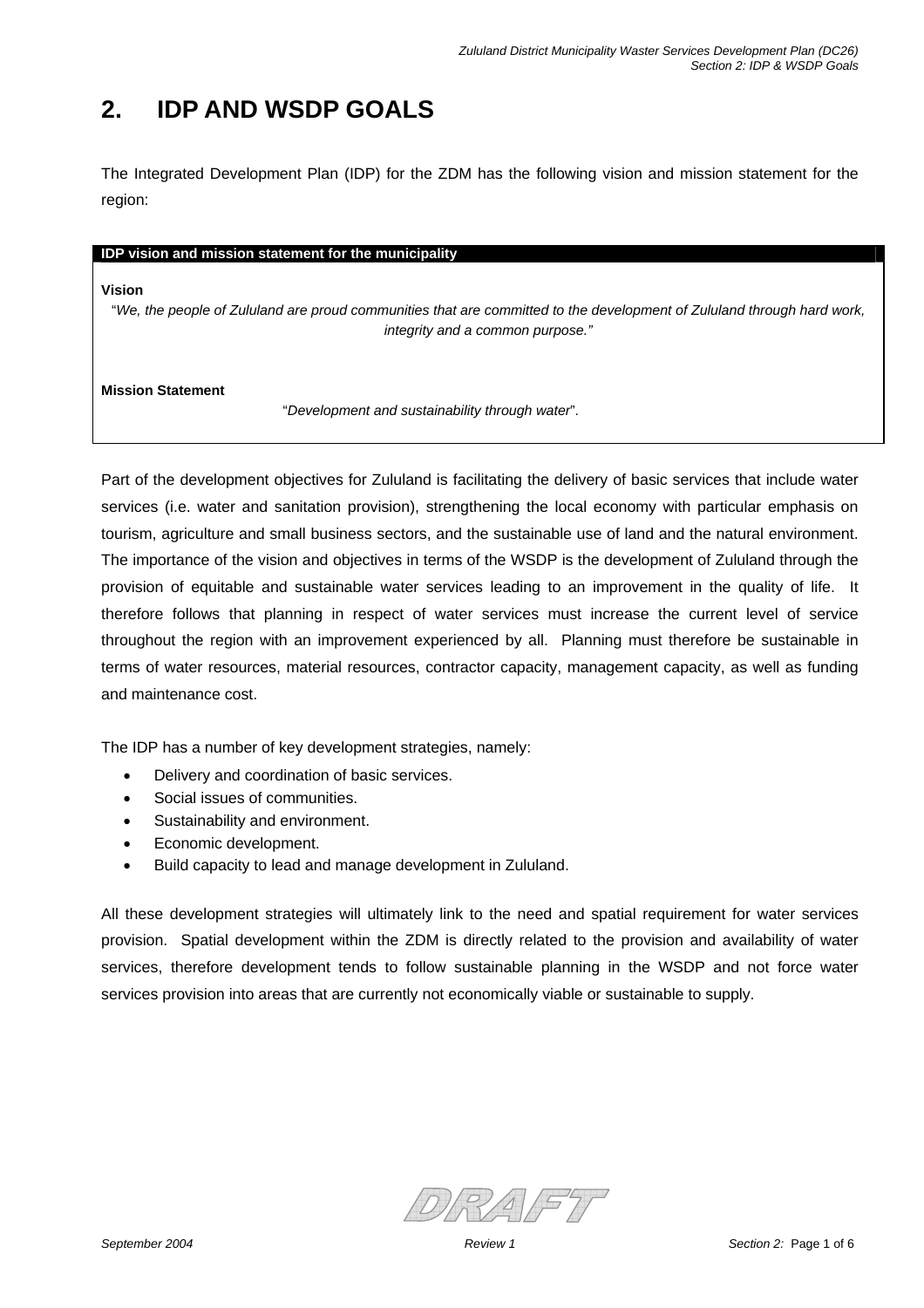## **2.1 IDP priority issues and objectives related to water services**

The priority issues within the IDP that do not relate directly, but that may impact on water services planning are highlighted as follows:

- Poverty relief pilot programme
- AIDS strategy
- Disaster management plan
- Land use management framework
- Environmental management plan
- Local economic development plan
- Tourism strategy
- Skills development for effective service delivery

These strategies or plans need to be viewed in association with the objectives related specifically to water services as follows:

| IDP objectives related to water services                               | <b>Processes to sustain objectives</b>                                                                                                                    |
|------------------------------------------------------------------------|-----------------------------------------------------------------------------------------------------------------------------------------------------------|
| Expand water services within budget framework                          | Formal planning using the WSDP - water sector plan:<br>Rudimentary water supply<br>Cost effective delivery through operations and maintenance programmes. |
| Provide appropriate sanitation where needed                            | Formal planning using the WSDP – sanitation plan:<br>Investigate different cost effective options.                                                        |
| Provide cost effective solutions to escalating water<br>services costs | Formal planning using the WSDP - water sector plan:<br>Investigate sustainable options<br>Establish a Water Services Provider (WSP)<br>Implement WSP      |

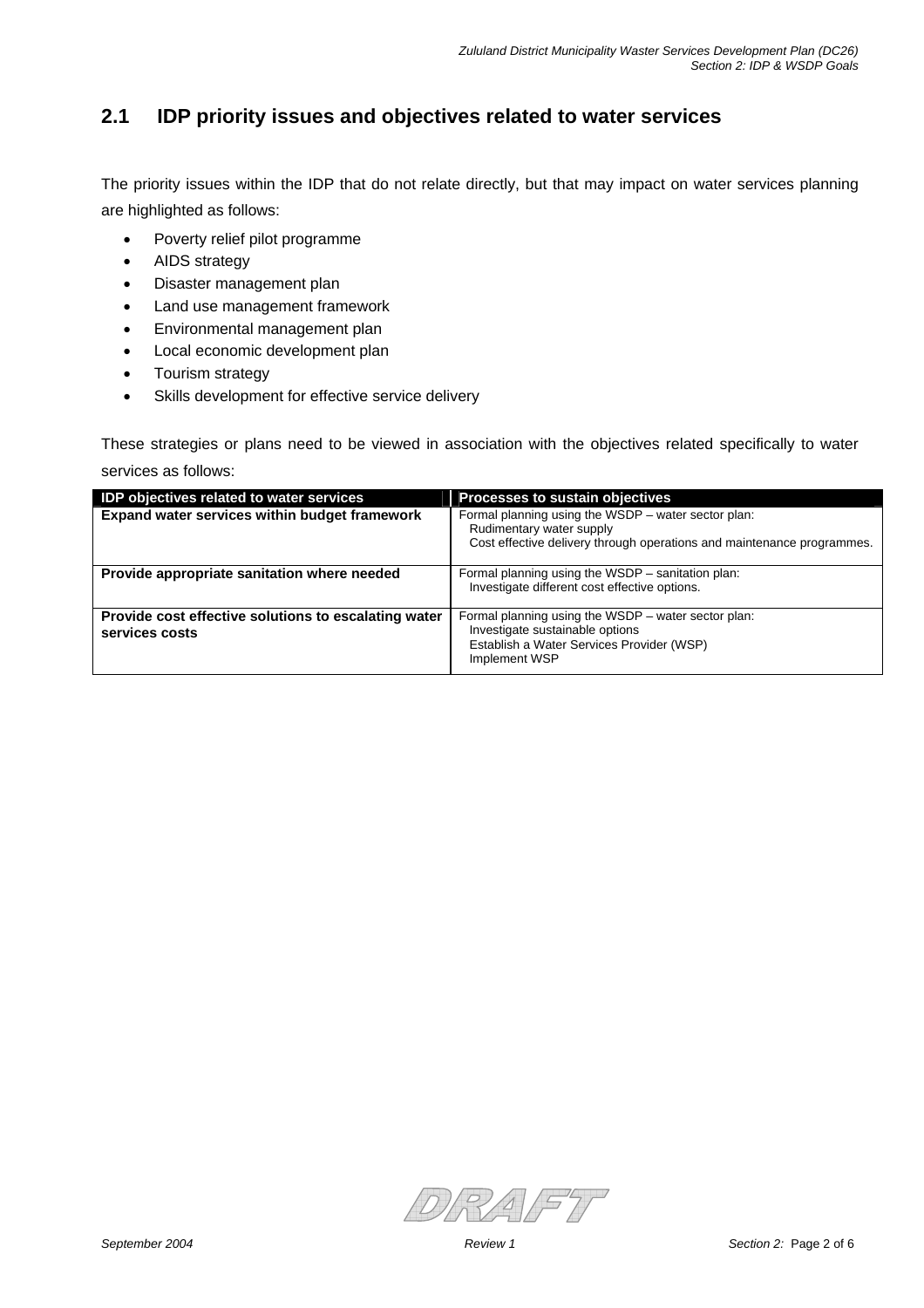## **2.2 Sustainable water services sub-goals**

The issue of sustainable water services forms part of the IDP vision of development and an improved quality of life. This requires that not only are the water supply and resource sustainable, but also that the management, operations and maintenance in relation to cost and available funding are sustainable. This will be achieved through an improvement in the provision of a water supply that for many is below that of the Minister of Water Affairs and Forestry's regulations<sup>1</sup> in terms of the powers conferred by Section 9(1)(a) of the Water Services Act, 1997.<sup>2</sup> Basic water supply is included as Regulation 3 requiring the minimum standard for basic water supply services as follows:

- *(a) The provision of appropriate education in respect of effective water use; and*
- *(b) A minimum quantity of potable water of 25 litres per person per day or 6 kilolitres per household per month* 
	- *(i) at a minimum flow rate of not less than 10 litres per minute;*
	- *(ii) within 200 metres of a household; and*
	- (iii) *with an effectiveness such that no consumer is without supply for more than seven full days in any year*

Therefore, the minimum design capacity to achieve this standard is communal standpipes spaced at approximately 200 m intervals, depending on the household density. To achieve the ZDM objectives and ensure sustainability of the water service and ZDM finances, both basic (national standards) and rudimentary services will be used to supply those communities that currently have no reliable service. Rudimentary services consist of a borehole equipped with a hand-pump within 800m walking distance of a household. The maximum flow rate will therefore be one third of the national standard minimum at 3.3 litres per minute. Although this is below the minimum standard, it provides communities with an improvement on no reliable potable water source. The aim is to maximise the output from available funds, especially in light of National Government's free basic water policy i.e. to supply the basic six (6) kilolitres per household per month free. To further ensure overall sustainability of the service, the ZDM Council has decided<sup>3</sup> that currently only four (4) kilolitres of water per household per month in the rural areas can be supplied free in the region.

Basic sanitation services are included as Regulation 2 requiring the minimum standard for basic sanitation services as follows:

- *(a) The provision of appropriate health and hygiene education; and*
- *(b) A toilet which is safe, reliable, environmentally sound, easy to keep clean, provides privacy and protection against the weather, well ventilated, keeps smells to a minimum and prevents the entry and exit of flies and other disease carrying pests.*

The standard norm is a ventilated improved pit (VIP) latrine and this is the minimum sanitation service level that the ZDM aims to provide. It is interesting to note that no minimum walking distance or "per household"

l

 $1$  Government Regulation No. 509/2001: compulsory national standards for water services.

<sup>&</sup>lt;sup>2</sup> Act 108 of 1997

 $3$  No formal Free Basic Water Policy is in place, only a decision of Council that is viewed as Free basic water services. Any resolution pertaining to water services are attached in Appendix 1.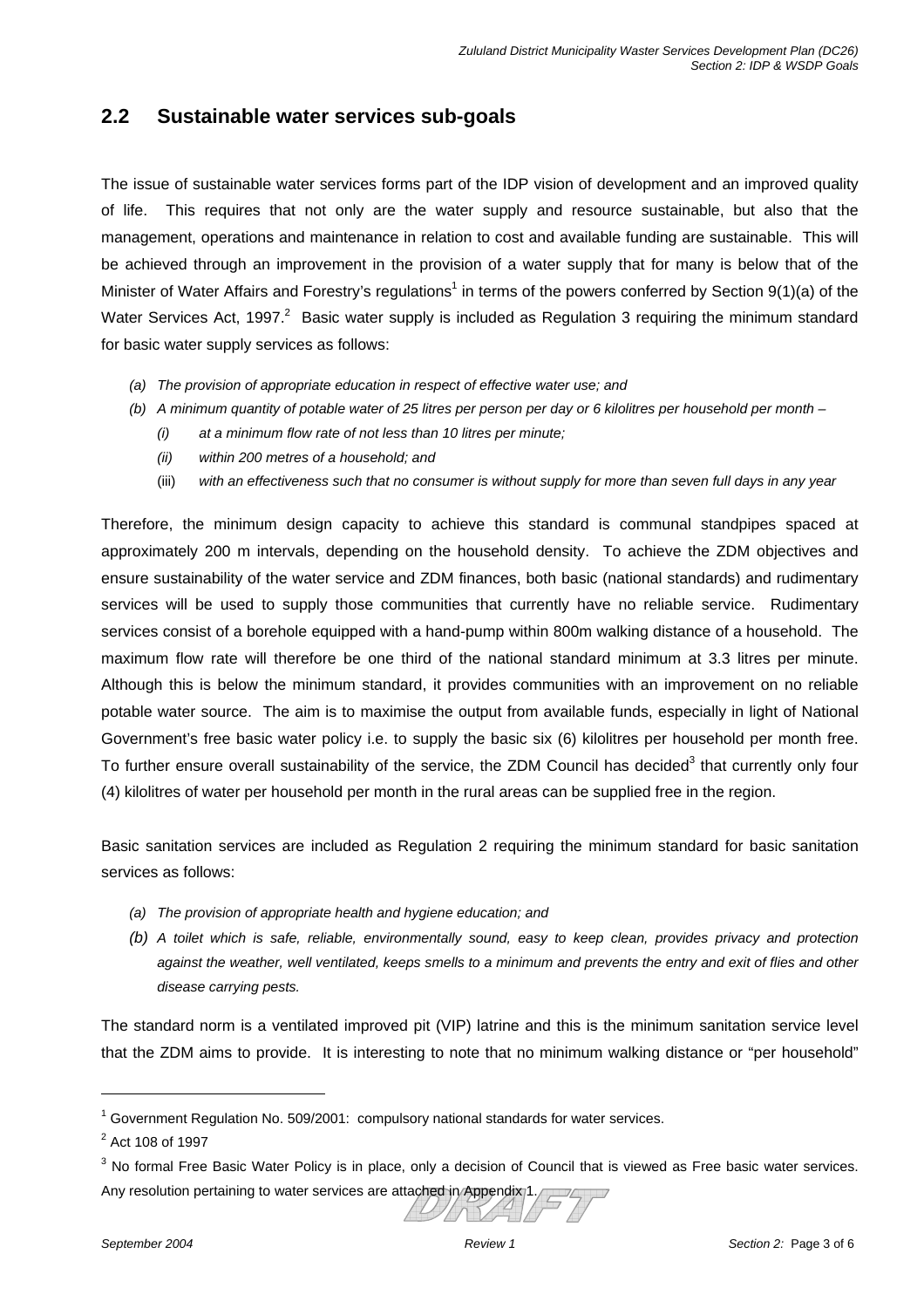standards have been nationally applied. The minimum standard for the VIP superstructure is also currently being debated with a balance being obtained between what is necessary, affordable and sustainable and the ideal. The reasons for improving sanitation services should not be forgotten, namely to protect the water resource and improve the health and hygiene of the communities, as well as providing the population with a sense of ownership, pride and personal freedom. As yet the ZDM Council have not resolved a policy on free basic sanitation services, and once the VIP is constructed maintenance becomes the owners responsibility. Although VIPs are relatively maintenance free, they require evacuation or reconstruction after a period of approximately five to ten years. The ZDM will address this sustainability issue as a policy shortly.

The sustainable water services sub-goals include:

|                                                                  | Sub-goals                                                                                                                                                                                   |
|------------------------------------------------------------------|---------------------------------------------------------------------------------------------------------------------------------------------------------------------------------------------|
| Provision of basic water services<br>(includes free basic water) | Supply safe, reliable drinking water for all communities as soon as possible through<br>an open and informative process.                                                                    |
|                                                                  | Provide cost effective free basic water through:                                                                                                                                            |
|                                                                  | Provision of at least 5l/capita/day within 800 m to all rural areas                                                                                                                         |
|                                                                  | Provision of communal standpipes at 200 m intervals in rural areas                                                                                                                          |
|                                                                  | Upgrade all users to the minimum national requirements as soon as possible.                                                                                                                 |
|                                                                  | Improve maintenance of schemes by appointing a WSP and adopting an operation<br>and maintenance plan.                                                                                       |
| <b>Provision of basic sanitation services</b>                    | Provide efficient, affordable sanitation services to improve health and quality of life as<br>soon as possible while protecting the environment through an open and informative<br>process. |
|                                                                  | Provide cost effective sanitation services through:                                                                                                                                         |
|                                                                  | Provision of VIP latrines to all households (as defined in the field)                                                                                                                       |
| <b>Higher levels of water services</b>                           | Improve maintenance of schemes by appointing a WSP and adopting an operation<br>and maintenance plan.                                                                                       |
|                                                                  | Upgrade reservoirs and pump stations to accommodate increased load.                                                                                                                         |
|                                                                  | Upgrade water treatment works to accommodate increased load.                                                                                                                                |
|                                                                  | Develop the tariff structure to ensure sustainability of the water services for both the<br>ZDM and the consumers.                                                                          |
|                                                                  | Plan appropriate levels of water service for the socio-economic conditions of the<br>district.                                                                                              |
|                                                                  | Plan strategic improvements of service levels in conjunction with housing<br>developments to maximise cost effectiveness.                                                                   |
| <b>Higher levels of sanitation services</b>                      | Improve maintenance of schemes by appointing a WSP and adopting an operation<br>and maintenance plan.                                                                                       |
|                                                                  | Provide environmentally safe sewerage, wastewater collection, treatment and<br>disposal where socially feasible and economically sustainable.                                               |
|                                                                  | Upgrade wastewater treatment works to accommodate increased load.                                                                                                                           |
|                                                                  | Develop the tariff structure to ensure sustainability of the water services for both the<br>ZDM and the consumers.                                                                          |
|                                                                  | Plan strategic improvements of service levels in conjunction with housing<br>developments to maximise cost effectiveness.                                                                   |

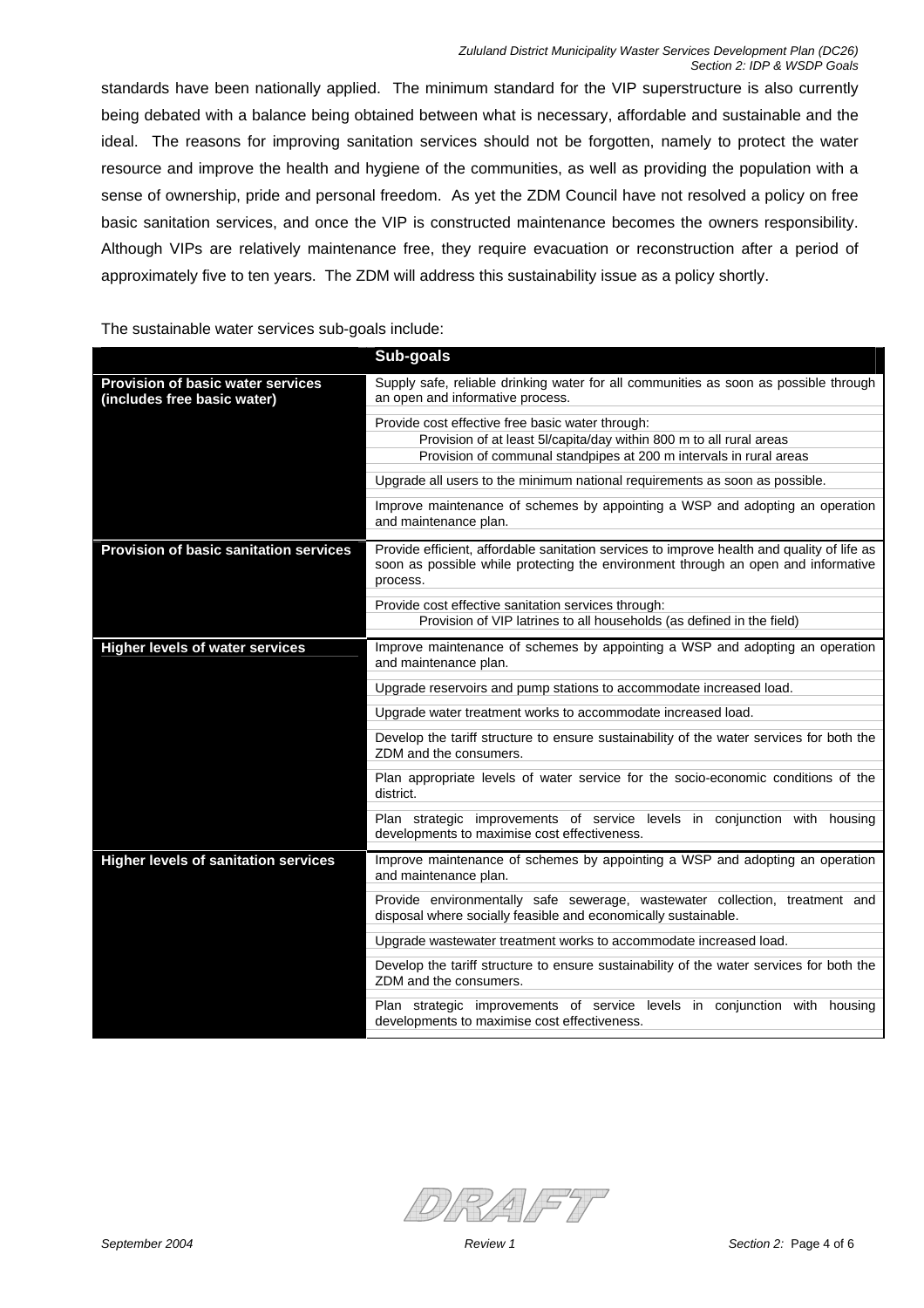## **2.3 Integrated water resource management sub-goals**

Integrated water resource management is important with respect to sustainable development and use of water sources in the district. This issue requires development through consultation with other resource users in the region, as well as alignment with the objectives of the Catchment Management Agency (CMA). The CMA for the Zululand region (Usuthu-Mhlathuze Water Management Area) is still in its infancy, with a draft proposal for its establishment having been submitted. By ensuring adequate potable water supply and basic sanitation provision, the ZDM will achieve protection of groundwater sources, as well as surface water sources, from faecal contamination and domestic effluent and wastewater in rural areas. However, water management cannot be viewed in isolation, therefore the IDP objectives for basic services provision, poverty relief, local economic development, land use management and environmental management must be aligned. Education programmes on water conservation and health and hygiene promotion also need to be conducted.

|                                    | Sub-goals                                                                                                                                                         |
|------------------------------------|-------------------------------------------------------------------------------------------------------------------------------------------------------------------|
| <b>Water resource protection</b>   | Creating a sense of ownership and pride through education and awareness<br>programmes, both in schools and to the public through councillor participation.        |
|                                    | Education campaigns at schools on the water cycle, quality, use, protection and<br>conservation as part of communications strategy.                               |
|                                    | Provision and effective monitoring of consumer complaints - customer care service.                                                                                |
|                                    | Improvement of sanitation services to minimise faecal contamination of the resource.                                                                              |
|                                    | Ensure compliance with permit requirements for effluent release in terms of the<br>National Water Act, 1998 (Act 36 of 1998).                                     |
|                                    | Cost effective improvement of effluent quality.                                                                                                                   |
| <b>Water resource conservation</b> | Creating a sense of ownership and pride through education and awareness<br>programmes, both in schools and to the public through councillor participation.        |
|                                    | Education campaigns at schools on the water cycle, quality, use, protection and<br>conservation as part of communications strategy.                               |
|                                    | Provision and effective monitoring of consumer complaints - customer care service.                                                                                |
|                                    | Monitoring and monthly reporting on raw water abstraction quality and quantity, as<br>well as treated water quality and quantity by WSP - Water quality strategy. |
|                                    | Improve operation and maintenance programme and equipment upgrades to address<br>water leakages.                                                                  |
|                                    | Monitor and control water loss through water loss investigations, metering strategy<br>and conservation and demand management strategy.                           |
| <b>Demand management</b>           | Creating a sense of ownership and pride through education and awareness<br>programmes, both in schools and to the public through councillor participation.        |
|                                    | Education campaigns at schools on the water cycle, quality, use, protection and<br>conservation as part of the communications strategy.                           |
|                                    | Provision and effective monitoring of consumer complaints - customer care service.                                                                                |
|                                    | Efficient metering of bulk water and reticulation networks through the metering<br>strategy.                                                                      |
|                                    | Provide low-pressure connections where practically possible to reduce water loss.                                                                                 |
|                                    | Implement a water conservation and demand management strategy and water                                                                                           |
|                                    | services by-laws.                                                                                                                                                 |

The integrated water resource management sub-goals include: